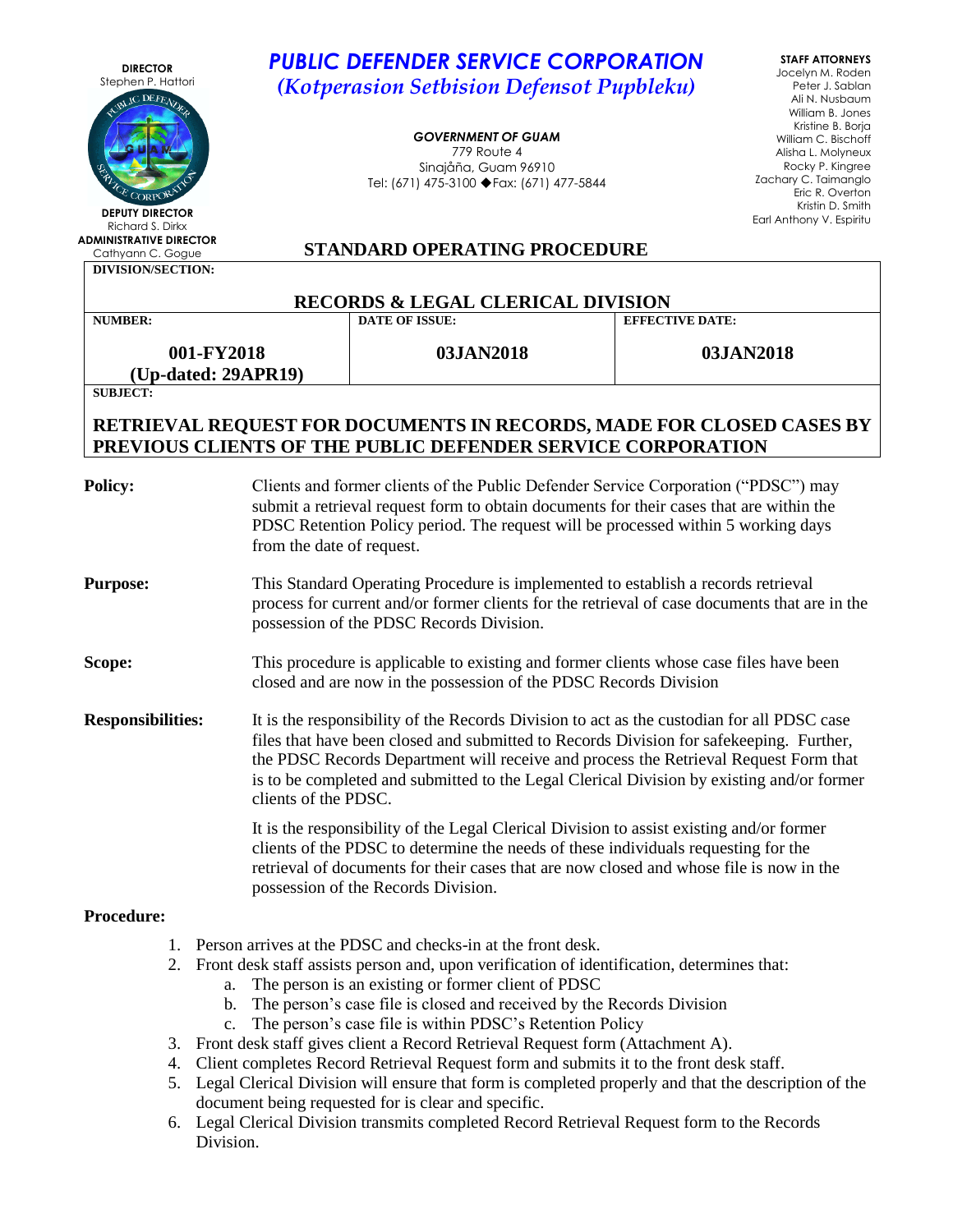- 7. Records Division receives the form and verifies that:
	- a. Record Retrieval Request form is properly completed
	- b. File is closed and in the custody of the Records Division
	- c. If form is not completed properly or is not clear and specific with the request then the Records Division will not receive and process the request.
- 8. Records Division staff will enter into ABACUS that they received the Record Retrieval Request form for requested document
- 9. Once the Records Division verified that the retrieval form is properly completed, the division will:
	- a. Retrieve requested document
		- i. If there are multiple court-certified copies in the file, one will be removed from the file and used to fulfill the request
		- ii. If there is only one court-certified copy in the file, a photocopy of the courtcertified document will be placed in the file and the original court-certified copy will be used to fulfill the request.
	- b. Place requested document in a sealed envelope with client's name on it and date of request
		- i. If the document placed in the envelope is the last court-certified copy in PDSC's possession, then the Records Division will attach a notice to the requestor that this is the last remaining court-certified copy in PDSC's possession and that any future copies required by the client will have to be obtained through the court.
	- c. Enter in ABACUS that the request has been completed and indicate what the contents are in the sealed envelope.
	- d. Transmit sealed envelope to the Legal Clerical Division for pick-up by exiting/former client. The Record Retrieval Request completed by Records will be placed outside the sealed envelope and taped to the envelope.
	- e. The requesting existing/former client will provide the bottom receipt to the Legal Clerk as their receipt, and will forward the receipt to Records once job is completed.
- 10. Should another individual come to request for a document for an existing/former client, this individual needs authorization as well as a copy of one (1) form of I.D. from the existing/former client as well as a copy of the requestor's I.D.

# **Effectiveness Criteria:**

- This new procedure will establish a uniformed method for existing and former PDSC clients to obtain documents from their case file(s).
- This procedure is will involve the Legal Clerks, Secretarial and Records Divisions.

# **Definitions:**

- 1. *Client* is defined as a person represented by the PDSC in a legal matter.
- 2. *Former Client* is defined as a person who was previously represented by the PDSC in a legal matter and that matter is now closed and there is no further legal representation provided by the PDSC.
- 3. *Court-Certified* means that a document has been certified and filed by the Superior or Supreme Courts of Guam by the respective courts placing a blue certified stamp on the document.
- 4. *Closed* refers to a PDSC case file that has been closed by the PDSC attorney of record and that the case file has been received by the Records Division.

# **References:**

Record Retrieval Request Form PDSC Record Retention Policy